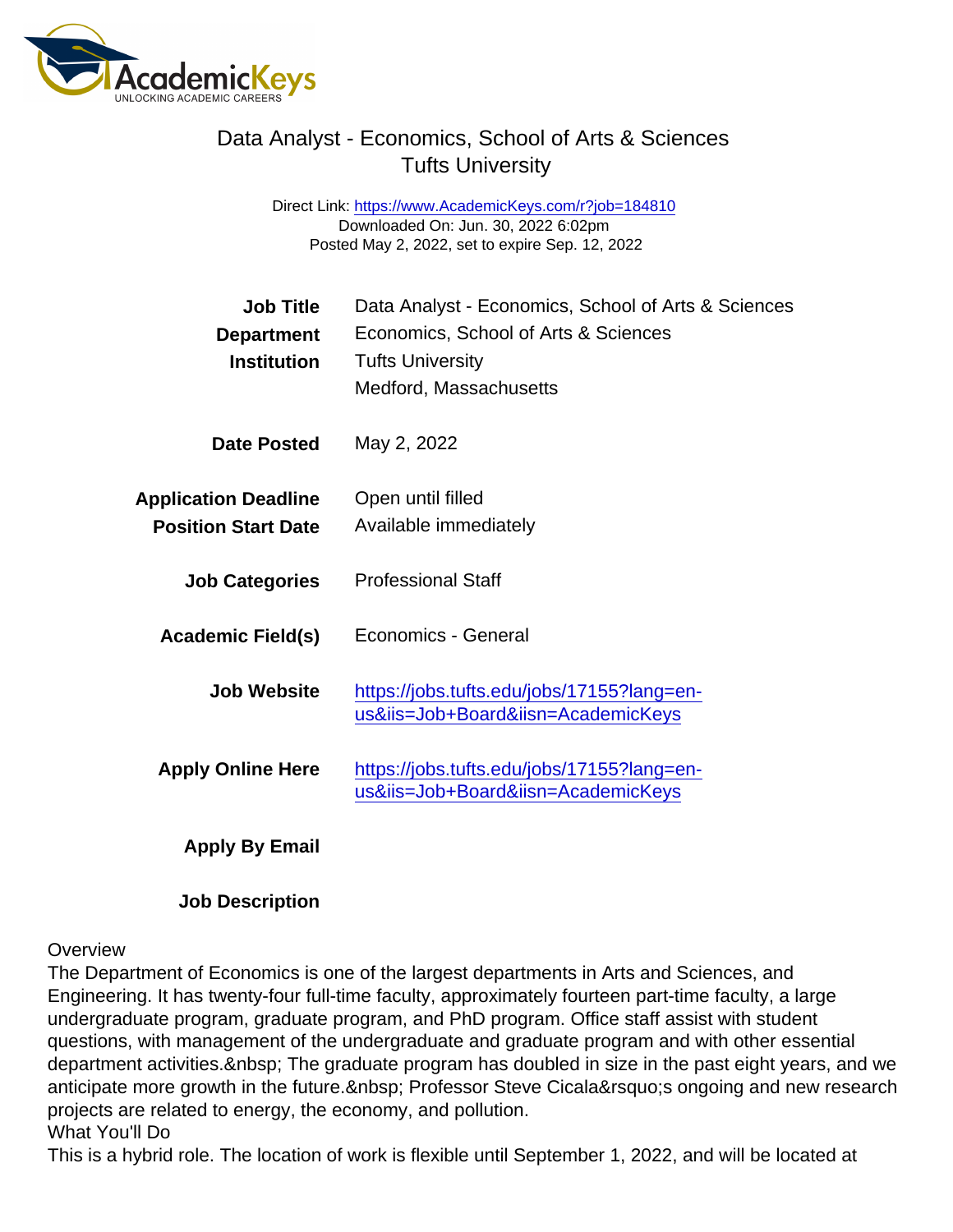## Data Analyst - Economics, School of Arts & Sciences Tufts University

Direct Link: <https://www.AcademicKeys.com/r?job=184810> Downloaded On: Jun. 30, 2022 6:02pm Posted May 2, 2022, set to expire Sep. 12, 2022

Tufts University thereafter.

The Data Analyst will be a key contributor to advanced empirical projects on the relationship between electricity and economic activity, and pollution from power plants. Specific activities include writing web scrapers in Python to compile electricity consumption data from online platforms, programs to pull and process raster images, basic geocoding, data management, website platform design, and database management & amp; processing. For examples of previous work, visit

https://www.stevecicala.com/papers/papers.html . The Analyst will work in close contact with the Professor Cicala. This is a one-year position through June 30, 2023, with the possibility of extending for a second year. Top candidates are seeking to develop research experience before applying to a Ph.D. in economics. Previous members of the team moved on to graduate studies in top-US institutions, including UC Berkeley and the University of Chicago. Individuals from backgrounds that are historically underrepresented in economics are especially encouraged to apply. What We're Looking For

Basic Requirements:

Knowledge and skills as typically acquired by a Bachelor's degree in economics, computer sciences, engineering, or related STEM fields is highly desirable

Experience with quantative data analysis software (e.g., python, Stata, R)

Ability to organize and summarize information in a clear and concise manner

Ability to manage databases, construct data files, conduct and supervise data entry, and perform data edits/cleaning in a statistical software package (e.g., Stata, R)

Ability to work collaboratively with a research team, yet feel comfortable making decisions independently

High level of motivation, strong organizational skills, attention to detail, and effective communication skills

Strong writing skills and ability to prepare clear documentation

Exhibits intellectual independence and takes initiative

Strong analytical skills

Preferred Qualifications:

Relevant research experience as a research assistant Knowledge of R and/or Python preferred Knowledge of STATA preferred